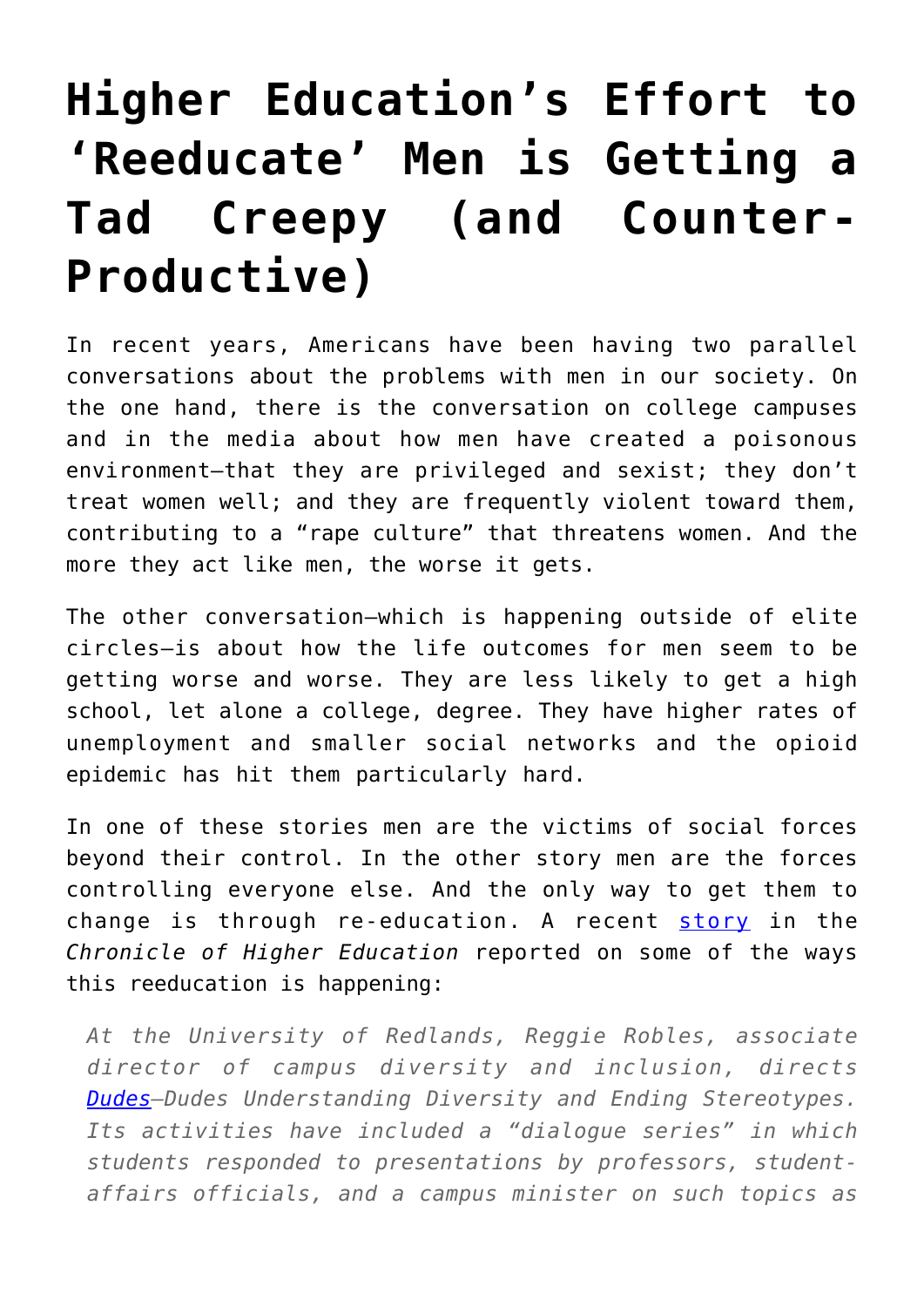*pornography, guns as totems of masculinity, and "hook-up" culture.*

But maybe the problem is not a problem of bias and stereotypes or one that can be fixed with more "Dude" dialogues. According to the *Chronicle*, men are having (and creating) problems, not just because of confusing abstract notions of what it means to be a man, or gun culture, or media stereotypes of manhood. Maybe there are more concrete factors as well. Take men's higher rates of alcohol consumption, for instance:

*Reformers point to data like the National Institute on Alcohol Abuse and Alcoholism's finding that [one in four](https://www.niaaa.nih.gov/alcohol-health/special-populations-co-occurring-disorders/college-drinking) [college students report](https://www.niaaa.nih.gov/alcohol-health/special-populations-co-occurring-disorders/college-drinking) that drinking causes them to slip academically. Similarly, [research shows](http://www.keithedwards.com/wp-content/uploads/2012/09/HarrisEdwards.pdf) that male students spend far more time playing video games, watching television, and going to the gym than female students do, but participate far less in campus and community organizations. They are also less likely to seek assistance from tutors, advisers, counselors, and potential mentors.*

All of these factors seem to have made college-age men less healthy and less happy. Time spent in solitary activities—especially staring at screens—is not correlated with good mental health outcomes, let alone a productive life. In his [book,](https://www.amazon.com/Men-Without-Work-Americas-Invisible/dp/1599474697) *Men Without Work*, Nicholas Eberstadt chronicles the lives of ten million able-bodied American men between the ages of 25 and 54 who have simply dropped out of the labor force. They are watching 21.7 hours of television per week and playing another 6.7 hours of video games. This is not a recipe for success.

And if you want to know why the men who do go to college often find themselves failing out or failing to participate in any meaningful way, it could be the ways they are choosing to spend their free time.